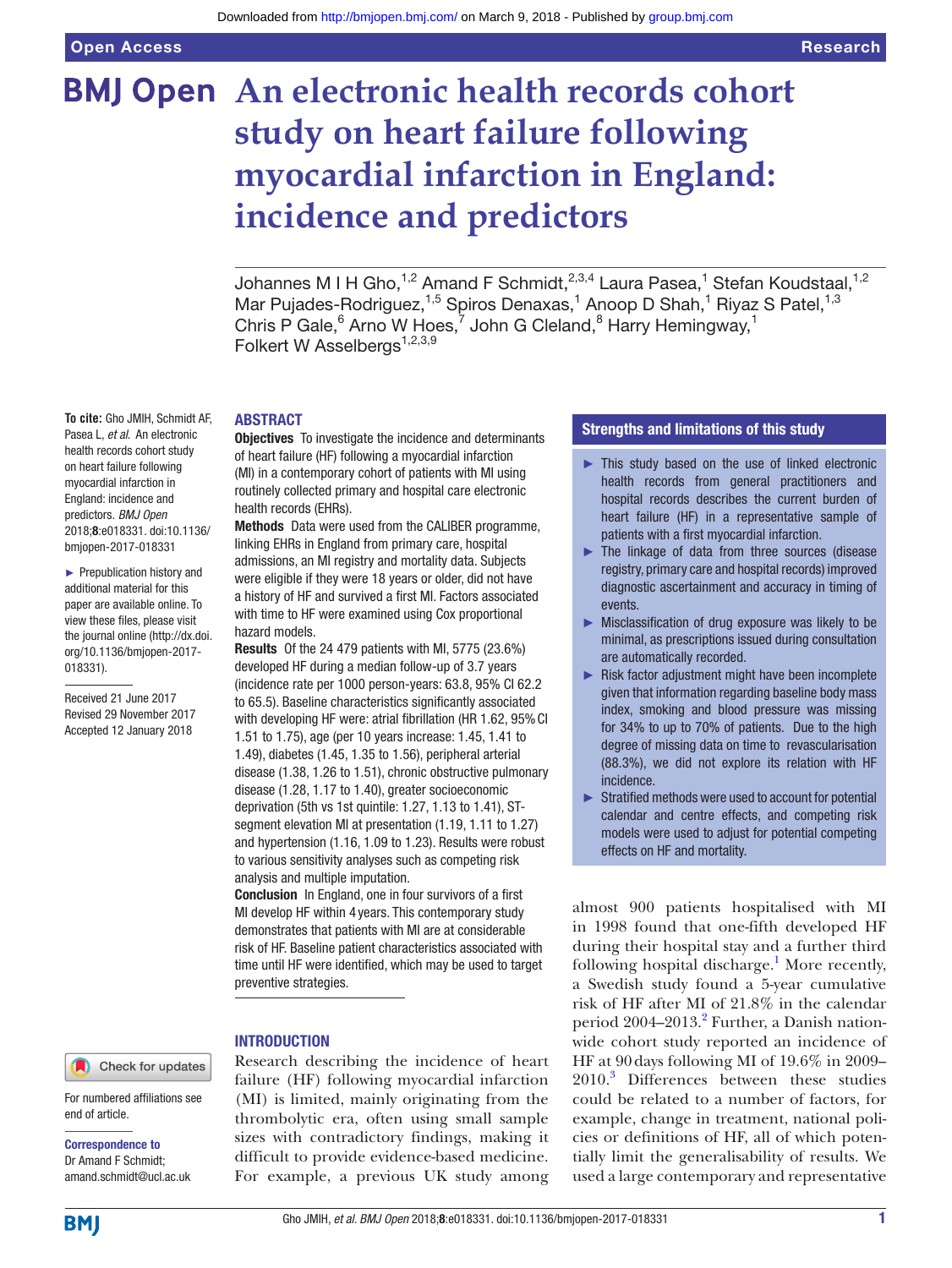sample of patients with MI based on electronic health records (EHRs) to (1) describe the current incidence of HF after MI in England, using both primary and hospital care data, and (2) explore patient characteristics predictive of post-MI HF.

# **METHODS**

# Study design

Data were used from the CALIBER dataset, which included linked data from (1) primary care EHRs, with diagnoses coded using the Read terminology (Clinical Practice Research Datalink, CPRD) from 226 consenting general practices,<sup>[4](#page-9-3)</sup> (2) hospital care administrative records (Hospital Episode Statistics, HES) and disease registry/audit records (Myocardial Ischaemia National Audit Project, MINAP) and (3) the mortality register (from UK Office for National Statistics, ONS).[5](#page-9-4)

## Setting and participants

Patients were eligible if they were aged ≥18 years, registered in CPRD practices in England consenting to data linkage, with at least 1year of up-to-standard prestudy follow-up (meeting CPRD practice quality standards) and experiencing a first MI between 1 January 1998 and 25 March 2010. The first record of MI across the linked data sources was considered as the index event, and subsequent MI records within 30 days from the same or other sources were considered as representing the same event. $^6$  Patients with a fatal index MI or a history of HF before their index MI were excluded. Patients were censored if they ceased to be registered at a participating general practice, at the date of death or the administrative censoring of the dataset (25 March 2010).

# Variables and data sources

Study variables were derived from diagnoses recorded across several controlled clinical terminology and statistical classification systems: Read, International Classification of Diseases (ICD)-9 or ICD-10, medication prescription information or the Office of Population Censuses and Surveys (OPCS) Classification of Interventions and Procedures-4 codes (see [https://rdrr.io/](https://rdrr.io/rforge/CALIBERcodelists/man/PRODDICT.html) [rforge/CALIBERcodelists/man/PRODDICT.html\)](https://rdrr.io/rforge/CALIBERcodelists/man/PRODDICT.html) with the EHR phenotyping algorithms published [\(https://](https://caliberresearch.org/portal) [caliberresearch.org/portal\)](https://caliberresearch.org/portal).<sup>5</sup>

For continuous variables, the most recent measurement recorded in CPRD in the year before study entry was used as the baseline value. Data before study entry were used to determine the prognostic potential of age (years, using the date of birth), sex, ethnicity, social deprivation (Index of Multiple Deprivation, IMD score as recorded in ONS in quintiles), smoking, alcohol use, history of cardiovascular disease (CVD), previous coronary revascularisation, history of diabetes, history of thyroid disease, history of chronic obstructive pulmonary disease (COPD), history of depression and history of non-metastatic cancer (see the CALIBER portal [\(https://](https://caliberresearch.org/portal)

[caliberresearch.org/portal\)](https://caliberresearch.org/portal) for details). Diabetes and hypertension diagnosis were based on Read codes from primary care or ICD-10 codes from HES, both of which were classified using primary care consultation records and hospital diagnosis records. Socioeconomic status was based on the IMD which includes seven domains of deprivation (income deprivation, employment deprivation, health deprivation and disability, education, skills and training deprivation, barriers to housing and services and living environment deprivation and crime). The index MI event was characterised using ECG findings (eg, ST-segment elevation myocardial infarction (STEMI) or non-STEMI (NSTEMI)), site of infarction, mode and timing of reperfusion and peak cardiac biomarkers (troponin I, troponin T and creatine kinase). MI was defined by linking all of the CALIBER data sources (eg, HES and CPRD) with the type of MI recorded in MINAP and CPRD, see for more detail [https://www.caliberres](https://www.caliberresearch.org)[earch.org](https://www.caliberresearch.org) and the appendix. Characteristics regarding the index MI (eg, type of revascularisation and delay from symptom onset to delivery of reperfusion therapy) were derived from MINAP. This nationwide registry is part of an annual audit which records over 20 key MI variables.<sup>8</sup> Herrett and colleagues<sup>[6](#page-9-5)</sup> validated the current approach and showed the necessity of linking multiple sources to ascertain MI (see appendix for codes used). The primary study outcome was the first HF event following MI, which was similar to MI recorded in multiple CALIBER data sources; echocardiographic findings and New York Heart Association class were unavailable. All phenotypes were created and validated using a robust methodology described elsewhere<sup>[9](#page-9-8)</sup> and have been used in previously published studies.<sup>10 11</sup>

## Statistical methods

Incidence rates (cases per 1000 person-years) and Kaplan-Meier cumulative incidence rates of HF were estimated, with Kaplan-Meier curves stratified by age ( $50, 50-65$  and  $\geq 65$  years) and type of MI. Association between baseline variables with the onset of HF following MI was explored using Cox proportional hazard models. The proportional hazards assumption was checked using Schoenfeld residuals and by non-parametric correlation coefficients between survival time and the parameter specific residuals. All models were stratified on general practice and calendar year periods of enrolment (1998– 2001, 2001–2004, 2004–2007 and 2007–2010). Stratified models were used instead of frailty models because the former does not make any distributional assumption. Models were sequentially adjusted for: (1) age and sex, (2) cardiovascular risk factors, (3) type of MI and (4) comorbidities and prescribed medication. Associations are presented as HRs with 95% CIs. Analyses were performed using R  $(V.3.3.2).$ <sup>12</sup>

#### Sensitivity analyses

Due to the availability of EHR from multiple sources, clinical diagnoses and prescriptions were completely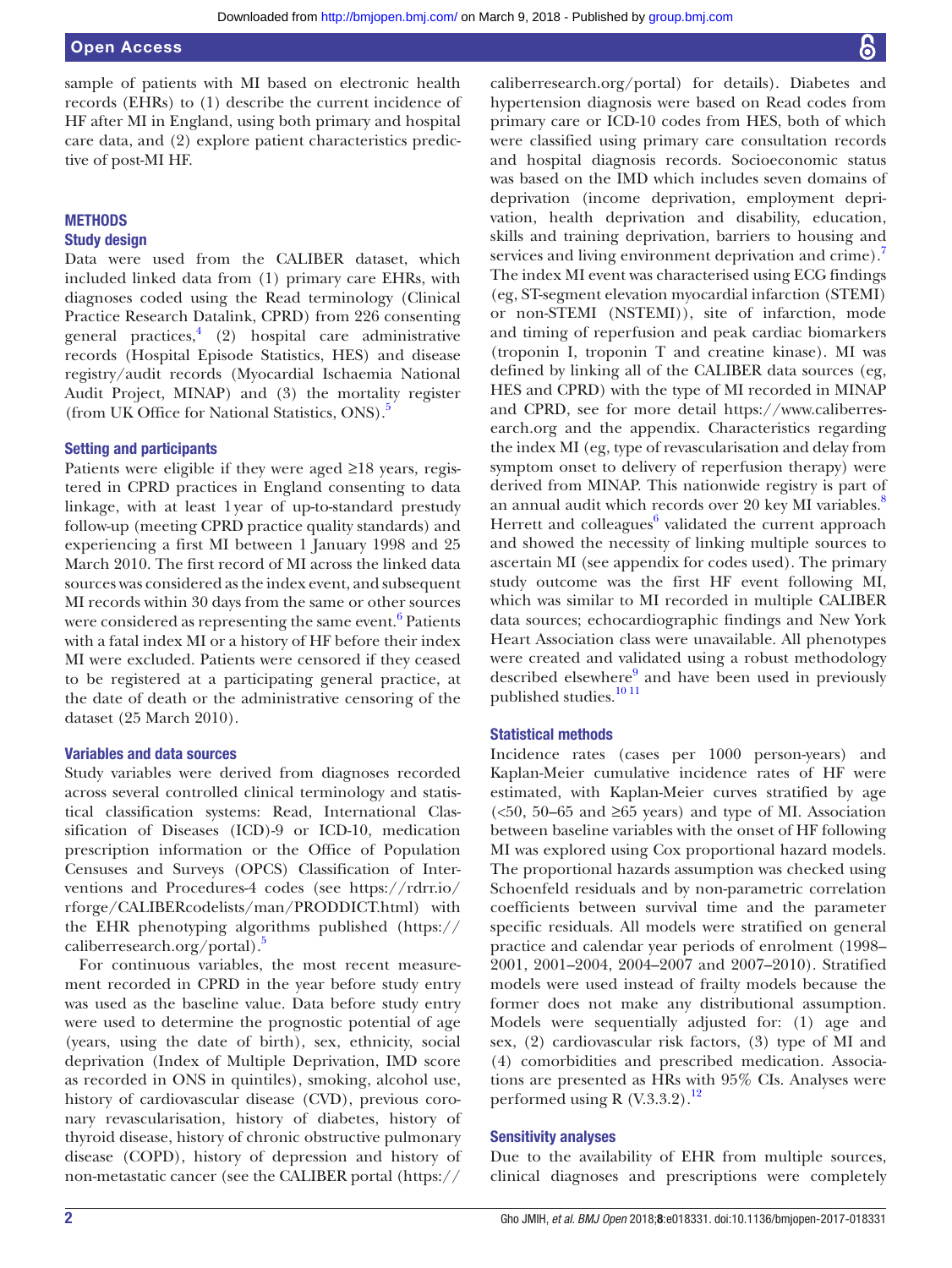recorded. Biomarker and lifestyle measurements such as smoking, body mass index (BMI) and blood pressure were, however, incompletely recorded (see [table](#page-3-0) 1). It is probable that these data were preferentially recorded in subjects perceived to be at a higher risk for early progression of CVD. Pairwise analyses regressing a complete case indicator on observed variables indeed showed considerable dependency between recorded data and missingness (results not shown), violating the 'missing completely at random' assumption. This dependency was used by multiply imputing missing data using the mice package, which was implemented using 20 imputed datasets and pooled based on Rubin's rules (online [supplementary](https://dx.doi.org/10.1136/bmjopen-2017-018331) [methods](https://dx.doi.org/10.1136/bmjopen-2017-018331)).<sup>13</sup>

To account for the fact that patients may have died before the onset of HF (eg, competing risk by mortality), analyses were repeated using Fine and Gray models.[14 15](#page-9-12) As a hypothetical example of competing risk, let us assume that out of 100 subjects with MI, 1 develops HF and 99 die. In a Cox's regression analysis, all 99 dead subjects would be censored (implicitly, and incorrectly, assuming they may develop HF later in time), and the hazard of HF would equal 1/1. Instead, a Fine and Gray model recognises that the 99 dead subjects could never develop HF and hence calculates the hazard as 1/100.

In addition to these sensitivity analyses, we performed a cancer-stratified and revascularisation-stratified analysis. Due to discrepancies in sample size between the subgroups, we decided against formal interaction testing, which may suffer from inflated false positive rates and lower power in such settings.<sup>[16](#page-9-13)</sup>

#### **RESULTS**

#### Subjects and baseline characteristics

In total, there were 52770 patients with an index MI during the study period [\(figure](#page-5-0) 1). Excluding patients with a fatal index MI (n=15104), a prior history of HF  $(n=3876)$ , missing information on the type of MI  $(n=97)$ and subjects with less than 1year of follow-up prior to the indexing MI event (n=9214) resulted in an analytical cohort of 24479 patients. Patients were recruited from 226 general practitioner (GP) practices, with the median practice enrolling 101 patients (quartile (Q1) 65 and Q3 150). Of the included subjects, 4657 patients were STEMI and 19 822 patients were NSTEMI (0% missing), 15969 (65.2%) were men (0% missing), 4538 (42.1%) currently smoked (56% missing), 12258 (50.1%) had hypertension (0% missing) and 3014 (12.3%) had a history of diabetes at baseline  $(0\%$  missing). In total,  $6129$   $(25.0\%)$  were prescribed beta-blockers (0% missing) and 5039 (20.6%) ACE inhibitors (0% missing) prior to their indexing MI ([table](#page-3-0) 1). The number of patients identified across the previously defined calendar periods was reasonably stable, with a minimum of 5219 subjects in the period 1998–2001 compared with a maximum of 6838 subjects identified in the period 2004–2007.

#### Incidence

Patients contributed 90482 person-years of follow-up, during a median follow-up time of 3.7 years (IQR 1.5; 6.7), and 5775 patients (23.6%) developed HF. The crude incidence rate of HF following a first MI was 63.8 (95% CI 62.2 to 65.5) per 1000 person-years. Within the first 30 days post-MI follow-up, 2438 (10.0%) patients developed HF [\(figure](#page-5-1) 2). From day 30 onwards, 3337 (15.8%) of patients with MI (event free during the first 30 days) developed HF, with 6.8% experiencing an HF event within the first year ([figure](#page-5-1) 2). The incidence of HF during the first 30days of follow-up was 4.3% (102) in patients younger than 50 years, 6.0% (459) in 50–65year olds and 12.9% (1877) in those 65 years and older, with HF incidence increasing proportionally as time progressed towards 10 years ([figure](#page-6-0) 3 top row). The 30-day incidence of HF was 9.5% (1892 events) for subjects with NSTEMI and 11.7% (546 events) for subjects with STEMI. Excluding patients who experienced HF within the first 30 days showed that patients with STEMI had a lower incidence of HF than subjects with NSTEMI ([figure](#page-6-0) 3 lower panels). At 57 days, the crude cumulative risk of HF in the subjects with NSTEMI surpassed that of the subjects with STEMI for the first time (0.0151 vs 0.0147), with the curves further diverging at 73 days of follow-up (since indexing MI).

Over the entire follow-up, 5921 subjects died, of which 3538 were free of HF at the time. During the first 30 days of follow-up, only one patient died, limiting the potential for competing risk by all-cause mortality. In patients who did not have HF after 30 days accounting for competing risk by all-cause mortality attenuated the cumulative risk to be about 15% after 10 years of follow-up (online [supplementary data\)](https://dx.doi.org/10.1136/bmjopen-2017-018331). Furthermore, the cumulative risks of all-cause mortality and HF converged as follow-up time progressed towards 10 years.

#### Predictors of HF after multivariable adjustments

[Table](#page-7-0) 2 describes the results of the previously described nested Cox's models, showing little change in estimates between the increasingly complex models. Focusing on the final model, the hazard of HF increased with atrial fibrillation (HR 1.62,  $95\%$  CI 1.51 to 1.75), age (per 10 years increase: 1.45, 1.41 to 1.49), diabetes (1.45, 1.35 to 1.56), peripheral arterial disease (1.38, 1.26 to 1.51), COPD (1.28, 1.17 to 1.40), hypertension (1.16, 1.09 to 1.23), higher socioeconomic deprivation (P value for the five groups <0.001) and STEMI at presentation (1.19, 1.11 to 1.27). Accounting for competing risk by all-cause mortality had little impact on the presented results (online [supplementary data](https://dx.doi.org/10.1136/bmjopen-2017-018331)). After multiply imputing, the data models were extended to include smoking, BMI and systolic and diastolic blood pressure variables which showed BMI, male sex and smoking to be conditionally independent prognostic factors (online [supplementary data\)](https://dx.doi.org/10.1136/bmjopen-2017-018331). The extended model 5 was implemented using imputed data and non-imputed (complete case) data, resulting in similar HR estimates (magnitude and direction). Stratifying the sample on cancer diagnosis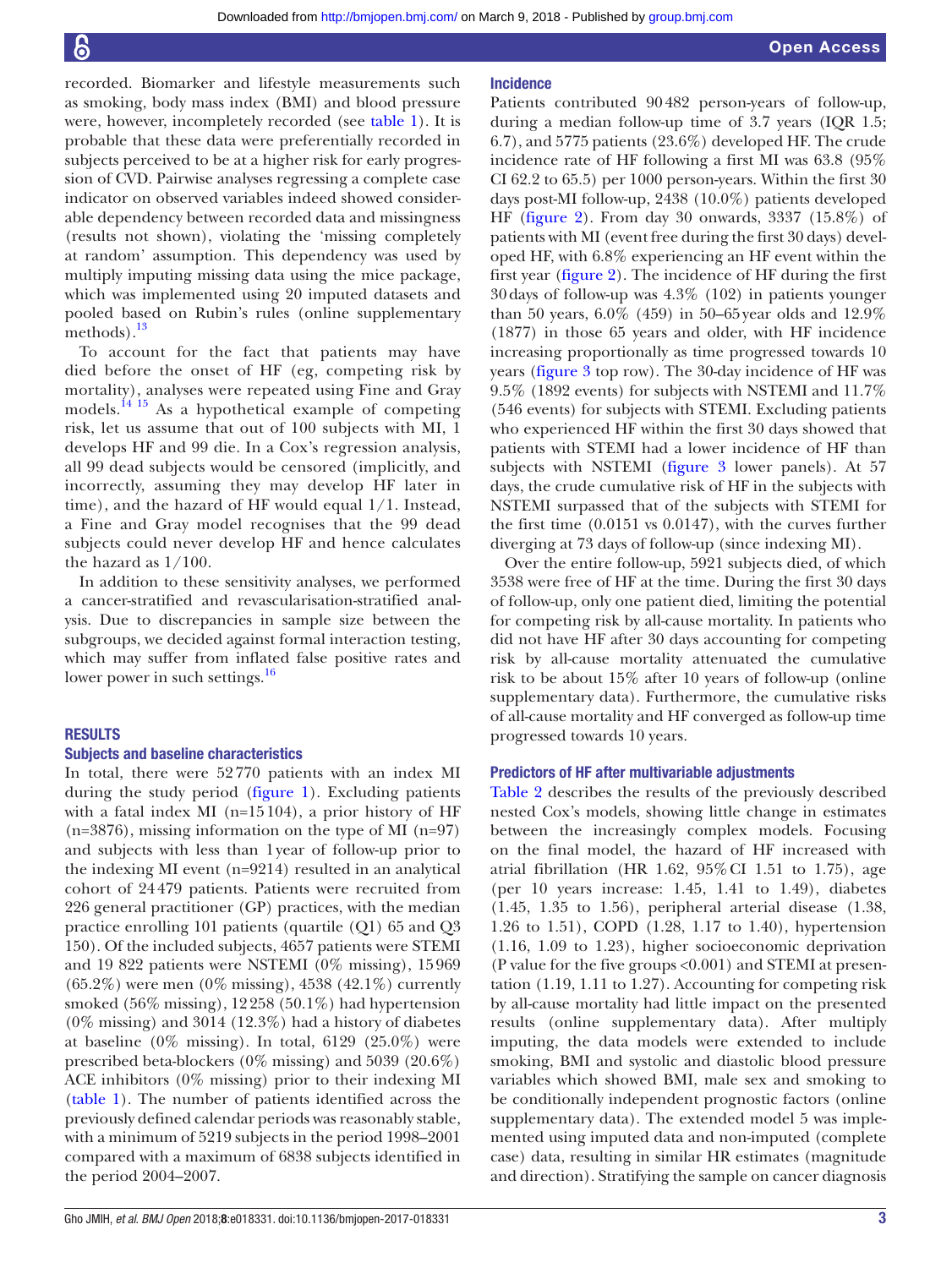Open Access

<span id="page-3-0"></span>

| Table 1<br>Baseline characteristics at index MI         |                                                    |                                                  |                                                  |              |
|---------------------------------------------------------|----------------------------------------------------|--------------------------------------------------|--------------------------------------------------|--------------|
|                                                         | <b>Patients with</b><br><b>STEMI</b><br>$n = 4657$ | <b>Patients with</b><br><b>NSTEMI</b><br>n=19822 | <b>Total of patients with</b><br>ΜI<br>$n=24479$ | Unknown (%)  |
| Follow-up time (years), median (IQR)                    | $3.3(1.4 - 5.7)$                                   | $3.9(1.5 - 7.1)$                                 | $3.7(1.5 - 6.7)$                                 | $\mathbf{0}$ |
| Mean age, years (SD)                                    | 65.7 (13.2)                                        | 68.7 (13.2)                                      | 68.1 (13.2)                                      | 0            |
| Male sex                                                | 3311 (71.1%)                                       | 12658 (63.9%)                                    | 15969 (65.2%)                                    | $\mathbf 0$  |
| Ethnicity                                               |                                                    |                                                  |                                                  | 4.8          |
| White                                                   | 3466 (76.4%)                                       | 14288 (76.1%)                                    | 17754 (76.2%)                                    |              |
| Asian                                                   | 83 (1.8%)                                          | 327 (1.7%)                                       | 410 (1.8%)                                       |              |
| <b>Black</b>                                            | 20 (0.4%)                                          | 63 (0.3%)                                        | 83 (0.4%)                                        |              |
| Other                                                   | 968 (21.3%)                                        | 4085 (21.7%)                                     | 5053 (21.7%)                                     |              |
| Body mass index ( $kg/m2$ )                             |                                                    |                                                  |                                                  | 70.0         |
| Underweight (<18.5)                                     | 22 (1.7%)                                          | 120 (2.0%)                                       | 142 (1.9%)                                       |              |
| Normal (18.5-25)                                        | 335 (25.5%)                                        | 1661 (27.4%)                                     | 1996 (27.2%)                                     |              |
| Overweight (25-30)                                      | 557 (43.0%)                                        | 2431 (40.2%)                                     | 2988 (40.7%)                                     |              |
| Obese $( >30)$                                          | 381 (29.4%)                                        | 1842 (30.4%)                                     | 2223 (30.2%)                                     |              |
| Index of Multiple Deprivation<br>Most deprived quintile | 892 (19.2%)                                        | 3985 (20.2%)                                     | 4877 (20%)                                       | 0.4          |
| Risk factors before index MI                            |                                                    |                                                  |                                                  |              |
| Current smoker                                          | 1235 (51.1%)                                       | 3303 (39.5%)                                     | 4538 (42.1%)                                     | 55.9         |
| Excess alcohol consumption                              | 55 (9.0%)                                          | 219 (8.1%)                                       | 274 (8.3%)                                       | 86.4         |
| History of atrial fibrillation                          | 358 (7.7%)                                         | 2210 (11.1%)                                     | 2568 (10.5%)                                     | 0            |
| History of hypertension                                 | 2117 (45.5%)                                       | 10141 (51.2%)                                    | 12258 (50.1%)                                    | $\mathbf{0}$ |
| History of peripheral arterial disease                  | 236 (5.1%)                                         | 1475 (7.4%)                                      | 1711 (7%)                                        | 0            |
| Previous revascularisation                              |                                                    |                                                  |                                                  |              |
| PCI                                                     | 700 (15.0%)                                        | 2044 (10.3%)                                     | 2744 (11.2%)                                     | 0            |
| <b>CABG</b>                                             | 126 (2.7%)                                         | 843 (4.3%)                                       | 969 (4.0%)                                       | $\mathbf 0$  |
| Previous TIA                                            | 154 (3.3%)                                         | 998 (5.0%)                                       | 1152 (4.7%)                                      | 0            |
| Previous stroke                                         | 80 (1.7%)                                          | 410 (2.1%)                                       | 490 (2.0%)                                       | $\mathbf 0$  |
| History of diabetes                                     | 538 (11.6%)                                        | 2476 (12.6%)                                     | 3014 (12.3%)                                     | 0            |
| History of thyroid disease                              | 237 (5.1%)                                         | 1374 (6.9%)                                      | 1661 (6.6%)                                      | $\mathbf 0$  |
| History of COPD                                         | 304 (6.5%)                                         | 1634 (8.2%)                                      | 1938 (7.9%)                                      | 0            |
| History of non-metastatic cancer                        | 478 (10.3%)                                        | 2282 (11.5%)                                     | 2760 (11.3%)                                     | $\mathbf 0$  |
| Vital signs before admission, median (IQR)              |                                                    |                                                  |                                                  |              |
| Systolic blood pressure, mm Hg                          | 140 (130-153)                                      | 140 (130-154)                                    | 140 (130-154)                                    | 34.2         |
| Diastolic blood pressure, mm Hg                         | 80 (74-88)                                         | $80(71 - 88)$                                    | 80 (72-88)                                       | 34.2         |
| Biomarkers, median (IQR)                                |                                                    |                                                  |                                                  |              |
| Troponin I (maximum)                                    | 18.4 (3.6-50.0)                                    | $2.2(0.3 - 10.0)$                                | $3.88(0.62 - 21.4)$                              | 88.3         |
| Troponin T (maximum)                                    | $1.8(0.60-4.8)$                                    | $0.4(0.14-1.1)$                                  | $0.65(0.18-2)$                                   | 90.8         |
| CK (maximum)                                            | 721 (222-1631)                                     | 219 (97-648)                                     | 331 (123-1068)                                   | 79.8         |
| Biomarkers before index MI, mean (SD)                   |                                                    |                                                  |                                                  |              |
| Haemoglobin, g/dL                                       | 14.1 (1.72)                                        | 13.6 (1.84)                                      | 13.7 (1.83)                                      | 67.1         |
| White cell count                                        | 8.0(2.94)                                          | 7.9(2.92)                                        | 7.9(2.92)                                        | 69.1         |
| Neutrophil count                                        | 5.0(2.12)                                          | 5.0(2.40)                                        | 5.0(2.35)                                        | 71.9         |
| Platelets                                               | 270 (85.2)                                         | 266 (88.0)                                       | 267 (87.5)                                       | 69.1         |
| Erythrocyte sedimentation rate                          | 19.5 (18.8)                                        | 22.2(21.6)                                       | 21.8(21.2)                                       | 89.4         |
| Creatinine, µmol/L                                      | 98.5 (39.1)                                        | 102.5 (47.3)                                     | 102(46.0)                                        | 58.7         |

Continued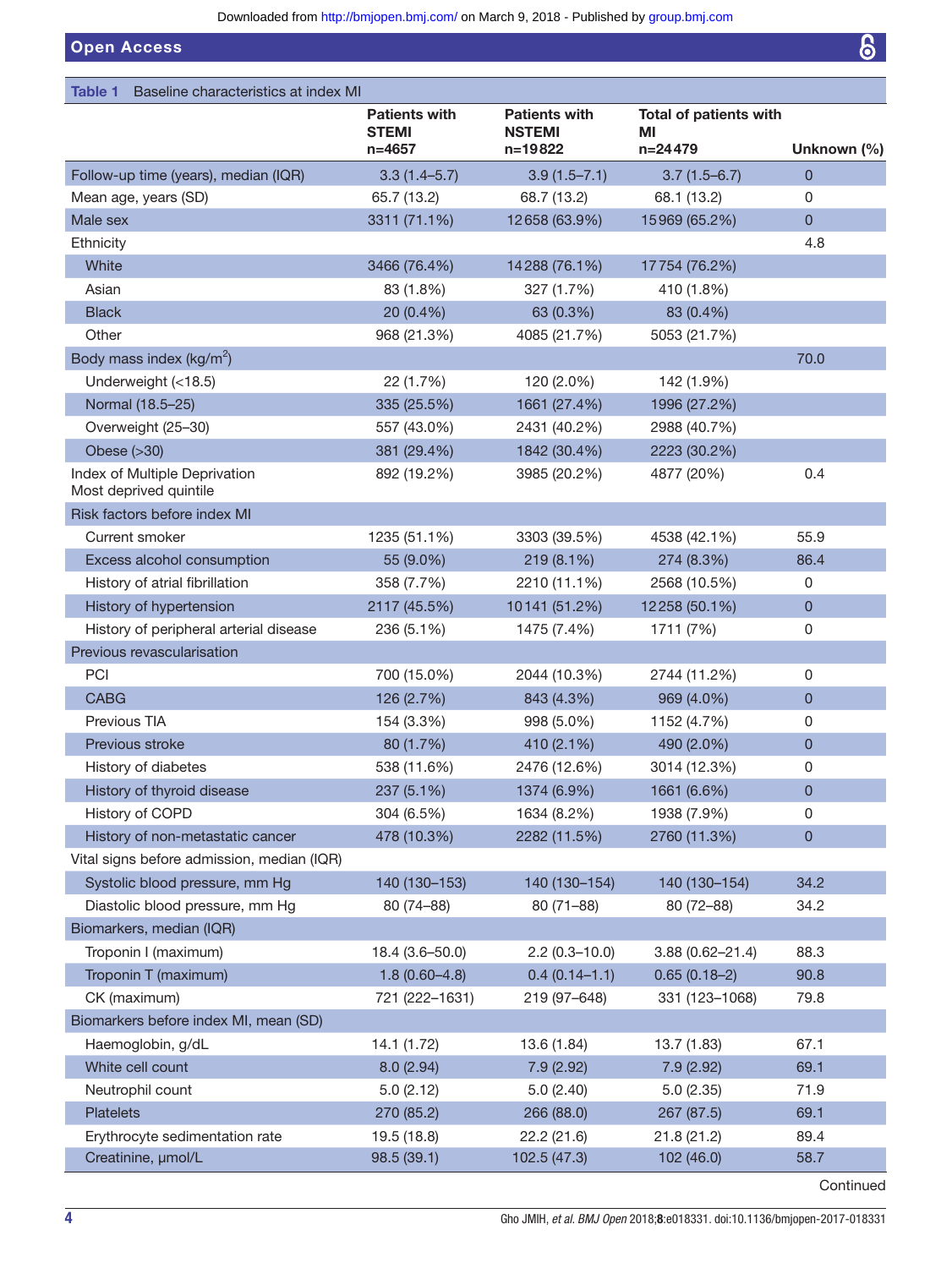| <b>Open Access</b> |  |
|--------------------|--|
|--------------------|--|

| <b>Table 1</b><br>Continued                             |                                      |                                       |                                     |                |
|---------------------------------------------------------|--------------------------------------|---------------------------------------|-------------------------------------|----------------|
|                                                         | <b>Patients with</b><br><b>STEMI</b> | <b>Patients with</b><br><b>NSTEMI</b> | <b>Total of patients with</b><br>MI |                |
|                                                         | $n = 4657$                           | $n = 19822$                           | $n=24479$                           | Unknown (%)    |
| eGFR-CKD-EPI                                            | 70.4 (19.9)                          | 66.2 (19.9)                           | 67.0 (20.0)                         | 60.4           |
| Random glucose concentration, mmol/L                    | 7.09(3.53)                           | 7.26(3.89)                            | 7.23(3.82)                          | 76.5           |
| Total cholesterol                                       | 5.39(1.45)                           | 5.24(1.28)                            | 5.27(1.31)                          | 63.4           |
| <b>LDL</b> cholesterol                                  | 3.24(1.12)                           | 3.08(1.10)                            | 3.11(1.11)                          | 81.3           |
| Revascularisation characteristics                       |                                      |                                       |                                     |                |
| Site of infarction<br>Anterior                          | 393 (40.2%)                          | 255 (30.7%)                           | 648 (35.9%)                         | 92.6           |
| <b>Primary PCI</b>                                      | 258 (19.3%)                          | 73 (3.2%)                             | 331 (9.2%)                          | 85.3           |
| Prehospital fibrinolysis                                | 324 (7.0%)                           | 94 (0.5%)                             | 418 (1.7%)                          | $\Omega$       |
| Median (IQR) delay from symptom to<br>reperfusion (min) | 150 (98-280)                         | 160 (101-296)                         | 153 (99-285)                        | 88.3           |
| Prescribed medication before index MI                   |                                      |                                       |                                     |                |
| Antiplatelet                                            | 867 (18.6%)                          | 6979 (35.2%)                          | 7846 (32.1%)                        | $\Omega$       |
| Oral anticoagulant                                      | 67 (1.4%)                            | 624 (3.1%)                            | 691 (2.8%)                          | $\overline{0}$ |
| Statin                                                  | 825 (17.7%)                          | 5297 (26.7%)                          | 6122 (25.0%)                        | $\Omega$       |
| <b>ACE</b> inhibitor                                    | 676 (14.5%)                          | 4363 (22.0%)                          | 5039 (20.6%)                        | $\overline{0}$ |
| Angiotensin receptor blocker                            | 220 (4.7%)                           | 1208 (6.1%)                           | 1428 (5.8%)                         | 0              |
| Beta-blocker                                            | 766 (16.4%)                          | 5363 (27.1%)                          | 6129 (25.0%)                        | $\overline{0}$ |
| Calcium channel blocker                                 | 804 (17.3%)                          | 4621 (23.3%)                          | 5425 (22.2%)                        | 0              |
| Loop diuretic                                           | 255 (5.5%)                           | 2188 (11.0%)                          | 2443 (10.0%)                        | $\Omega$       |
| Aldosterone antagonist                                  | 24 (0.5%)                            | 198 (1.0%)                            | 222 (0.9%)                          | 0              |
| Digoxin                                                 | 53 (1.1%)                            | 515 (2.6%)                            | 568 (2.3%)                          | $\overline{0}$ |

Prehospital and inhospital fibrinolysis are not mutually exclusive.

CABG, coronary artery bypass grafting; CK, creatine kinase; COPD, chronicobstructive pulmonary disease; eGFR-CKD-EPI, estimated glomerular filtration rate using CKD-EPI; LDL, low-density lipoprotein; MI, myocardial infarction; NSTEMI, non-ST-segment elevation myocardial infarction; PCI, percutaneouscoronary intervention; STEMI, ST-segment elevation myocardial infarction; TIA, transient ischaemic attack.

or history of revascularisation showed broadly similar results between subgroups (see online [supplementary](https://dx.doi.org/10.1136/bmjopen-2017-018331) [data](https://dx.doi.org/10.1136/bmjopen-2017-018331), focusing on the CIs); however, precision was low due to the limited number of patients with a history of revascularisation or cancer.

#### **DISCUSSION**

In this large population-based study using linked EHRs, 23.6% of patients who survived a first MI developed HF during a median follow-up of 3.7 years, resulting in an incidence rate of 64 cases per 1000 person-years. Incident HF was associated with increasing age, higher socioeconomic deprivation, a history of diabetes, atrial fibrillation, peripheral arterial disease, COPD, STEMI at presentation, BMI and smoking.

A previous Canadian study, using data from the period 1994–2000,<sup>17</sup> found that 71% of elderly patients without HF at index admission developed HF within 5 years' time after an MI, whereas the mortality due to MI decreased in the same period. The Framingham Heart Study, $^{18}$  $^{18}$  $^{18}$  using

Gho JMIH, *et al. BMJ Open* 2018;8:e018331. doi:10.1136/bmjopen-2017-018331 5

data from 1990 to 1999, found a 5-year post-MI HF incidence of 31.9% after MI; lower than found in the Canadian study. Importantly, both studies showed a higher incidence of post-MI HF than our more contemporary English cohort. This lower HF incidence is likely due to continued improvements of MI treatment strategies, which are reflected in a decreased HF incidence over calendar time. For example, a 20812 sample of patients with MI hospitalised in Western Australia showed that the overall 1-year incidence of HF after MI decreased from 28.1% in [19](#page-9-16)96 to 16.5% in 2007.<sup>19</sup> This decline is confirmed further by a national Swedish hospital discharge and death registry study reporting a one-third decline in incidence between 1993 and [20](#page-9-17)04.<sup>20</sup> The same Swedish group recently reported that this trend persists for the period  $2004-2013^2$  $2004-2013^2$  and showed improved pharmacological treatment and early revascularisation in this period. During a median follow-up of 4 years, 19% of the patients were rehospitalised because of HF. An explanation for the higher percentage in our study is probably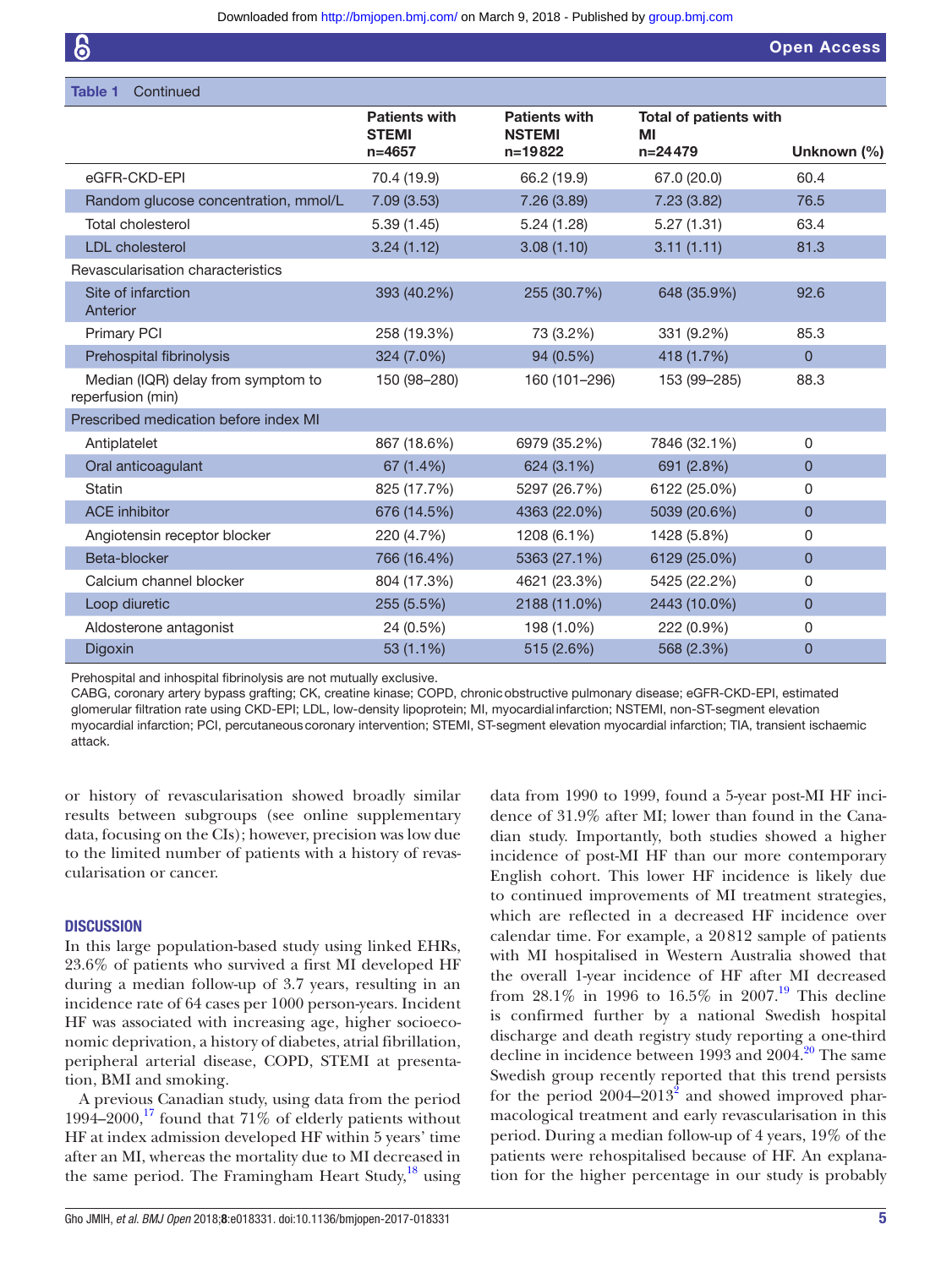

Figure 1 Flow chart of study population CALIBER. Cardiovascular disease research using Linked Bespoke studies and electronic health records. CPRD, Clinical Practice Research Datalink; HF, heartfailure; MI, myocardial infarction; NSTEMI, non-ST-segment elevation myocardial infarction; STEMI, ST-segment elevation myocardial infarction.

<span id="page-5-0"></span>

<span id="page-5-1"></span>Figure 2 Incidence of HF after index MI. Kaplan-Meier curves for crude incidence of HF after MI. Left panel: 30-day follow-up after index MI. Right panel: 10-year follow-up (median follow-up time was 3.7 years) in patients who survived the first 30 days and did not develop HF during the first 30 days (30days event free). 'n at risk' represents the number of subjects at risk at a certain time point. 'Cum events' represents the cumulative number of events since the previous time points. A spike histogram is provided (in red) at the top of the graphs providing information on the number of events across time. HF, heart failure; MI, myocardial infarction.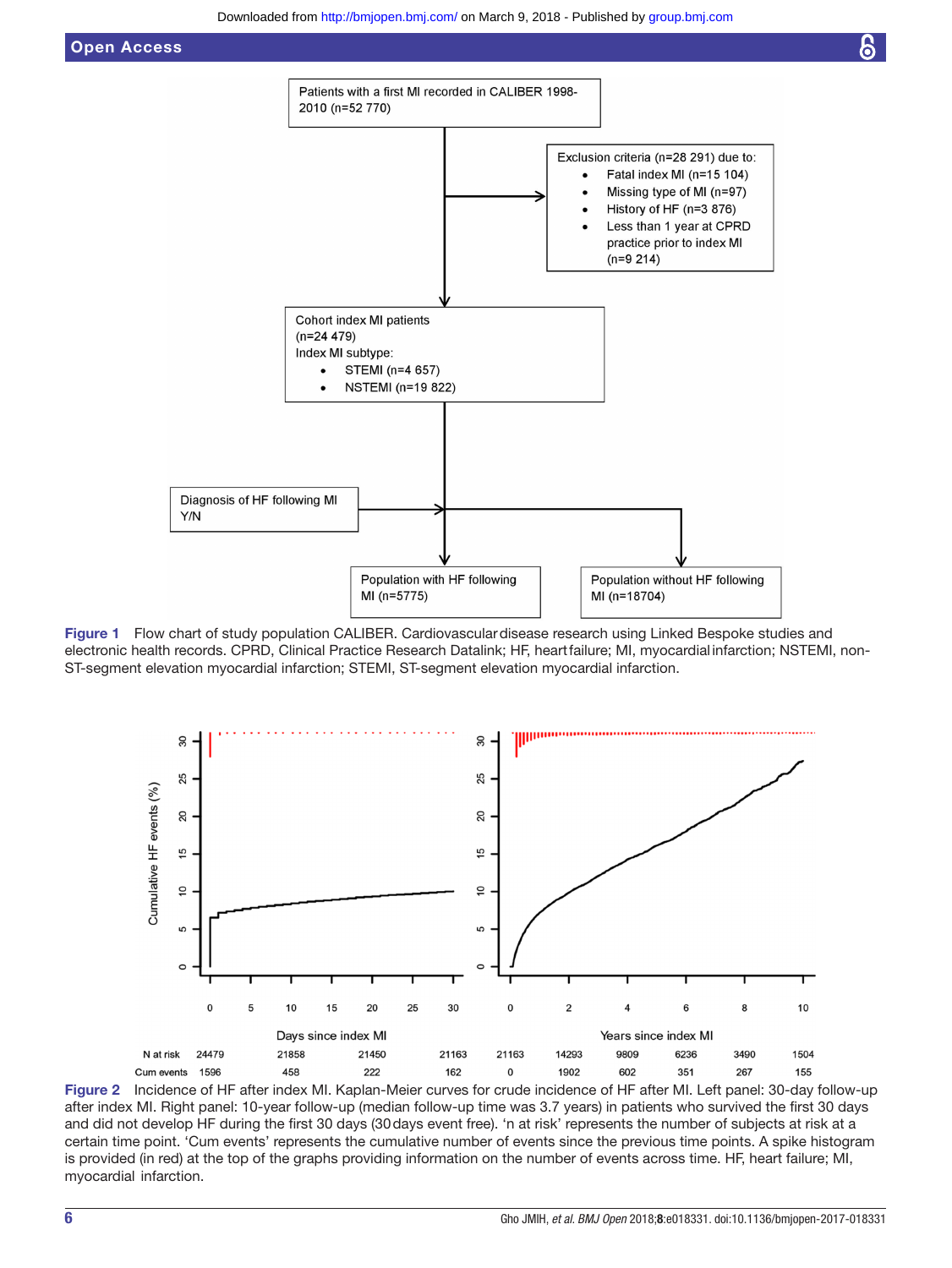



<span id="page-6-0"></span>Figure 3 Incidence of HF after index MI by group. Kaplan-Meier curves for crude incidence of HF after MI stratified by group. Top left panel: 30-day follow-up after index MI stratified by age group. Top right panel: 10-year follow-up (median follow-up time was 3.7 years) in 30-day event-free patients stratified by age group. Log-rank test of patients aged ≥65years compared with patients aged 50–65 years (P<0.001). Bottom left panel: 30-day follow-up after index MI stratified by MI type. Bottom right panel: 10-year follow-up (median follow-up time was 3.7 years) in patients who survived the first 30 days and did not develop HF during the first 30 days stratified by MI type. Log-rank test of NSTEMI compared with STEMI (P<0.001). 'n at risk' represents the number of subjects at risk at a certain time point, with the cumulative number of events since the previous time points presented between brackets. HF, heart failure; MI, myocardial infarction; NSTEMI, non-ST-segment elevation myocardial infarction; STEMI, ST-segment elevation myocardial infarction.

the inclusion of HF diagnosis made in the GP setting next to hospital records decreasing misclassification of HF events. Future efforts are needed to harmonise these national data sources to compare daily care and HF epidemiology across different countries.

#### Prognostic factors

Similar to the current study, Torabi *et al*<sup>21</sup> reported that HF after MI increased steeply with age. Socioeconomic deprivation has been shown to be an independent predictor of HF development and associated with an increased incidence of HF in MI-free subjects.<sup>[22 23](#page-9-19)</sup> Socioeconomic deprivation has also been associated with more frequent hospital admission and higher mortality in patients with  $HF<sup>24–26</sup>$  The current study extends these observations to HF incidence after an MI. Furthermore, we showed that a history of diabetes, atrial fibrillation, peripheral arterial

disease, COPD, STEMI at presentation, BMI and smoking are all independently prognostic of HF after MI. Interestingly, despite the size of the collected sample, sex only became significantly associated with HF after accounting for differences in BMI and smoking. Furthermore, the impact of male sex (HR 1.07, 95%CI 1.01 to 1.13) was modest indicating relative sex equality. It is of note that blood pressure was not significantly associated with HF. However, blood pressure measurements were frequently missing, which (even after multiple imputation) may be the cause of the observed lack of association, hence this deserves independent exploration. In this light, it is important to note that the diagnosis of hypertension was associated with HF. Potentially, these discrepancies between the association of blood pressure measurement and hypertension diagnosis can be explained by noting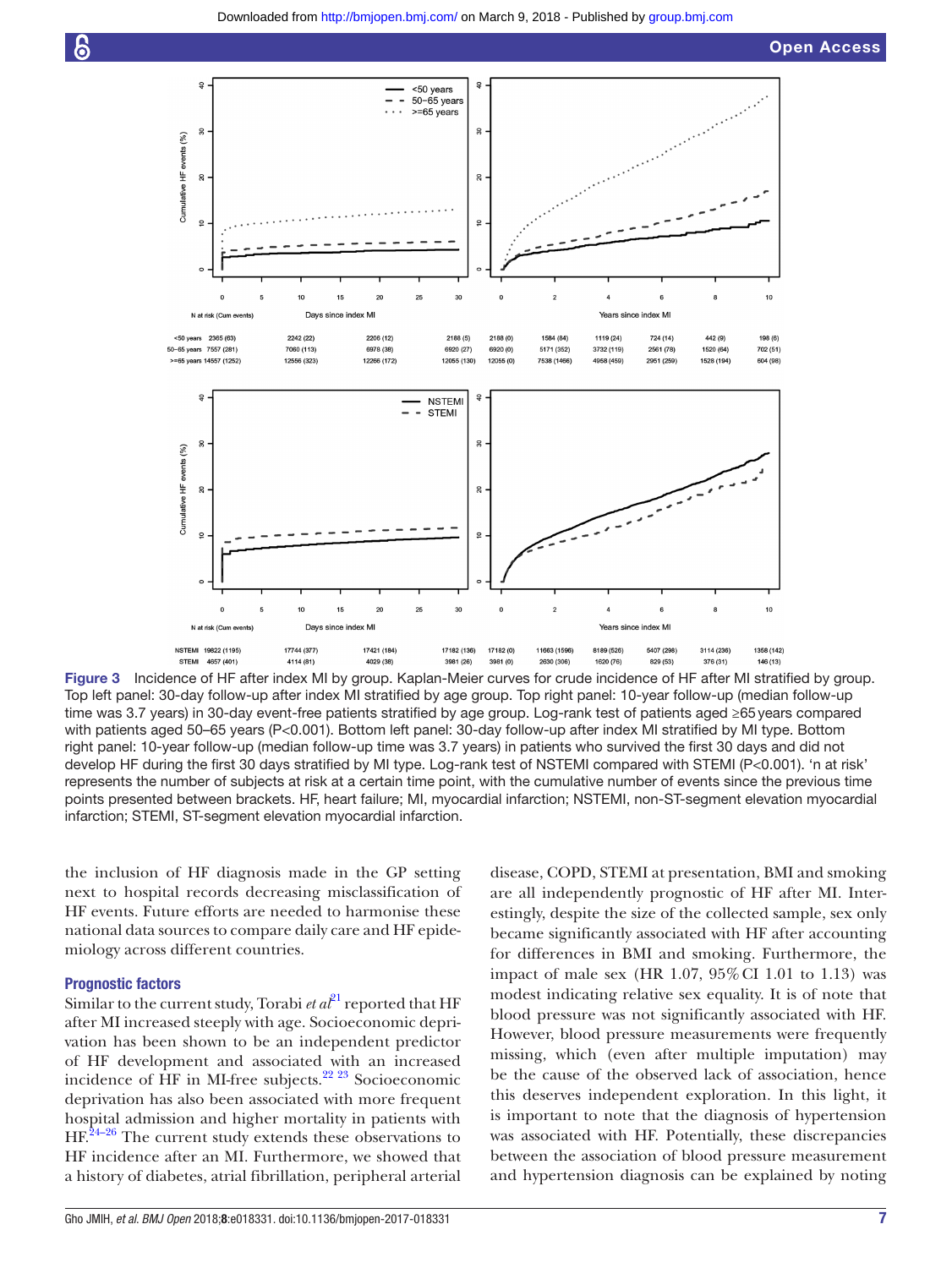Open Access

<span id="page-7-0"></span>

| Table 2 HR for heart failure in patients following a first MI using multivariable Cox regression |                                              |                                       |                                       |                                       |
|--------------------------------------------------------------------------------------------------|----------------------------------------------|---------------------------------------|---------------------------------------|---------------------------------------|
|                                                                                                  | <b>Model 1</b><br>$n=24479$<br>n events=5775 | Model 2<br>$n=24479$<br>n events=5775 | Model 3<br>$n=24479$<br>n events=5775 | Model 4<br>$n=24479$<br>n events=5775 |
|                                                                                                  | HR (95% CI)                                  | HR (95% CI)                           | <b>HR (95% CI)</b>                    | <b>HR (95% CI)</b>                    |
| Age, per 10 years                                                                                | 1.51 (1.48 to 1.55)                          | 1.49 (1.46 to 1.53)                   | 1.46 (1.43 to 1.50)                   | 1.45 (1.41 to 1.49)                   |
| Men                                                                                              | 1.06 (1.00 to 1.12)                          | 1.08 (1.02 to 1.14)                   | 1.07 (1.01 to 1.13)                   | 1.06 (1.00 to 1.12)                   |
| Index of Multiple<br>Deprivation                                                                 |                                              | Overall P≤0.001                       | Overall P≤0.001                       | Overall P≤0.001                       |
| Q1 (least deprived)                                                                              |                                              | Reference                             | Reference                             | Reference                             |
| Q2                                                                                               |                                              | 1.09 (0.99 to 1.20)                   | 1.09 (0.99 to 1.20)                   | 1.08 (0.99 to 1.19)                   |
| Q3                                                                                               |                                              | 1.20 (1.09 to 1.33)                   | 1.20 (1.08 to 1.32)                   | 1.18 (1.07 to 1.31)                   |
| Q4                                                                                               |                                              | 1.20 (1.08 to 1.33)                   | 1.20 (1.08 to 1.33)                   | 1.17 (1.06 to 1.30)                   |
| Q5 (most deprived)                                                                               |                                              | 1.30 (1.16 to 1.45)                   | 1.30 (1.16 to 1.45)                   | 1.27 (1.13 to 1.41)                   |
| History of hypertension                                                                          |                                              | 1.19 (1.12 to 1.26)                   | 1.17 (1.10 to 1.24)                   | 1.16 (1.09 to 1.23)                   |
| History of diabetes                                                                              |                                              | 1.48 (1.38 to 1.60)                   | 1.49 (1.38 to 1.60)                   | 1.45 (1.35 to 1.56)                   |
| History of atrial<br>fibrillation                                                                |                                              |                                       | 1.65 (1.53 to 1.77)                   | 1.62 (1.51 to 1.75)                   |
| Type of MI<br><b>STEMI</b>                                                                       |                                              |                                       | 1.17 (1.10 to 1.26)                   | 1.19 (1.11 to 1.27)                   |
| History of peripheral<br>arterial disease                                                        |                                              |                                       |                                       | 1.38 (1.26 to 1.51)                   |
| <b>History of COPD</b>                                                                           |                                              |                                       |                                       | 1.28 (1.17 to 1.40)                   |
| Prescribed ACE inhibitor<br>before MI                                                            |                                              |                                       |                                       | 1.06 (0.99 to 1.13)                   |
| Prescribed angiotensin<br>receptor blocker before<br>MI                                          |                                              |                                       |                                       | 1.00 (0.89 to 1.11)                   |
| Prescribed beta-blocker<br>before MI                                                             |                                              |                                       |                                       | 0.93 (0.88 to 1.00)                   |

All analyses presented in [table 2](#page-7-0) were performed on a complete case dataset of 24479 subjects.

COPD, chronic obstructive pulmonary disease; MI, myocardial infarction; Q, quintile; STEMI, ST-segment elevation myocardial infarction.

that a recorded diagnosis is indicative of long-term hypertensions, which may be different than a single blood pressure measurement in terms of prognosis. Further, given that both variables were included in the same model, the observed difference in association may suggest that conditional on hypertension, blood pressure itself is only modestly associated to HF, if at all.

# Strengths and limitations

The linkage of multiple EHR sources from primary and hospital care allowed for the collection of a representative sample, $27$  which enabled us to explore the prognostic value of routinely collected data in primary care records and to detect non-hospitalised HF cases. The population of CPRD practices has been shown broadly representative of the UK population. $4^{28}$  In total, 226 GP practices consented to data linkage with HES, MINAP and ONS (containing 3.9% of the population of England in 2006). A potential limitation is that the ascertainment of cardiovascular outcomes was not based on clinical criteria (eg, validated questionnaires and properly conducted

physical examinations), practices of medical coding will have changed over time and there could be subgroups of patients with left ventricular dysfunction without clinical symptoms. Calendar-dependent changes over time were accounted for by using time-period stratified Cox models. We further wish to highlight the infrequent use of percutaneous coronary intervention in patients with STEMI, which was shown to be representative of the slower uptake in England.<sup>29</sup> Similarly,  $32\%$  of the patients used antiplatelet drugs at baseline which may be a reflection of non-MI CVD burden. The Kaplan-Meier plots for subtype of MI indicate a possible violation of the proportional hazard assumption for this variable. However, these plots represent the pairwise associations between MI subtype and time to HF and, as such, assume that MI subtype is independent of other prognostic factors, which is known to be false. The importance of conditioning on covariates is underlined by noting the Kaplan-Meier plots indicating a protective effect of STEMI versus NSTEMI, which was significantly reversed after correcting for covariates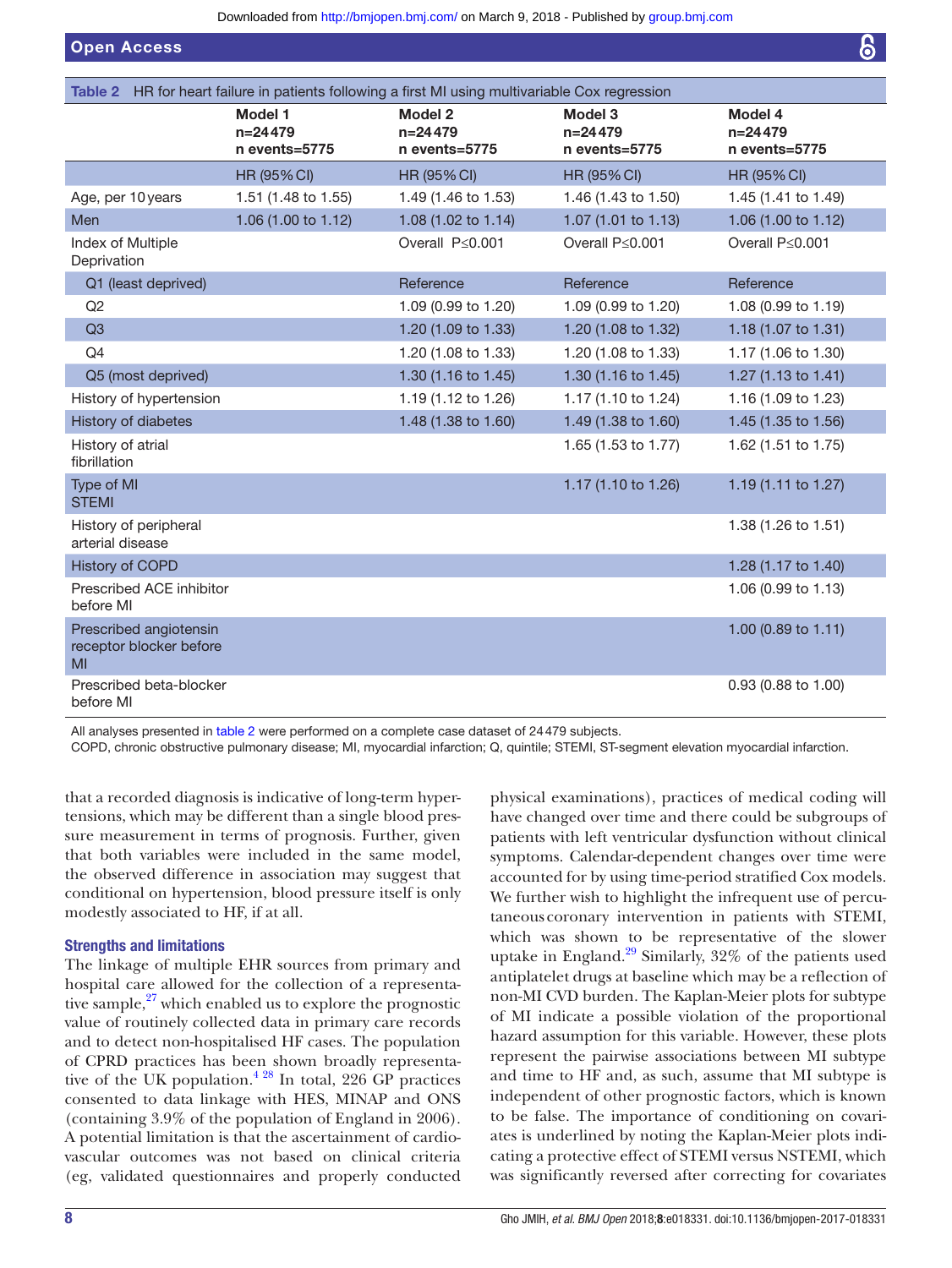(models 3–4). Similarly, instead of using Kaplan-Meier plots to assess the proportional hazard assumption of the *crude* associations, we used Schoenfeld residuals to explore this assumption for the *conditional* associations (multivariable model 4), which did not show any violations. Based on model 4, the absolute correlation between the Schoenfeld residuals and time was <0.10 (eg, for MI subtype, this was 0.06) indicating an absence of relevant interaction by time (eg, non-proportionality of hazard). Residual confounding due to medication use (or other missing/mis-specified variables) might be another potential source of bias; however, our intention was not to perform a causal analysis between drug prescriptions and time to HF. As such, it is interesting to note that despite the large sample size, we did not observe a significant association of ACE, angiotensin receptor blocker or betablocker prescribed prior to the indexing MI event and time to HF. Relatedly, we acknowledge that we did not assess all potential predictors of post-MI HF, for example, due to the high degree of missingness, we did not explore the prognostic potential of time to revascularisation. $30$ 

We adhered to CPRD recommendations to obtain up-to-standard baseline data by excluding patients with less than 1year at CPRD practice prior to index MI. Previously, Lewis and colleagues showed that 3 months after registration with a new practice, most patient characteristics were updated correctly, which approximated 100% after 1 year of follow-up. $31$  Assuming that duration of the CPRD follow-up is independent of the relations assessed here, excluding such patients should not hamper generalisability of results. Using the first MI recorded in the database without a prior history of HF might have introduced bias due to left truncation (eg, some subjects may already have experienced an MI before enrolment). $32$  However, CALIBER holds longitudinal records from primary and hospital care, making it unlikely a large part of the patients were misclassified as MI free and the 1year of follow-up prior to entry further decreases the likelihood of misclassifying patients. $31$  While the current data are adequate to identify subjects with a first MI, the subclassification of patients with MI into STEMI and NSTEMI, despite recent improvements, is known to be error prone. $33$  As such, results for MI type need replication using higher quality data, in perhaps purposely designed studies. Due to our interest in HF occurrence after a first MI, selection bias (eg, index event bias) was introduced. $34$  This index event bias does not impact the descriptive or prognostic value of the association presented and is mostly relevant if one wants to develop an intervention based on the associations presented, which was not the aim of this study. Additionally, we note that we reduced the influence of selection bias by accounting for dependencies between predictors. An important caveat of electronic healthcare records is that these data are predominantly focused on recording diagnoses and prescriptions but not on their complement (ie, who is not diseased or who did not receive a drug). As such, we have assumed that subjects without a recorded drug prescription or diagnoses were unexposed or free of

(that specific) disease. Provided that electronic registration is required for a patient to fill a prescription, we can be fairly confident that we did not miss many prescribed treatments. However, it is likely that some subjects were misclassified as free of disease while in fact they were not. We've attempted to minimise this misclassification by linking data across multiple healthcare settings and data sources (MINAP, HES and CPRD and ONS).

A final limitation is that there is a possible delay between primary and hospital care records. Previous research has shown that MI events tend to be recorded in primary care after the HES or MINAP record.<sup>[6](#page-9-5)</sup> The lower 30-day HF incidence in patients with unclassified MI primarily derived from primary care could be partly explained because of a delay in coding. Therefore, we showed cumulative incidence rates in patients (alive and HF event free within the first 30 days) from 30 days after index MI to account for a delay in recording of MI in primary care. We were unable to differentiate between HF with preserved ejection fraction and HF with reduced ejection fraction as we had no access to detailed (echocardiographic) parameters to assess diastolic dysfunction. It is likely, however, that the majority of our patients with HF had developed systolic dysfunction after MI.

#### **CONCLUSION**

In this large cohort study using linked EHRs in England from primary and hospital care, about one in four people developed HF within a median of 4years after surviving a first MI. Increasing age, higher socioeconomic deprivation, a history of hypertension, diabetes, atrial fibrillation, peripheral arterial disease, COPD, smoking and STEMI at presentation were independent determinants of new onset HF following MI.

#### Author affiliations

<sup>1</sup> Farr Institute of Health Informatics Research, UCL Institute of Health Informatics, University College London, London, UK

<sup>2</sup>Department of Cardiology, Division Heart and Lungs, University Medical Center Utrecht, Utrecht, The Netherlands

3 Institute of Cardiovascular Science, Faculty of Population Health Sciences, University College London, London, UK

4 Groningen Research Institute of Pharmacy, University of Groningen, Groningen, The **Netherlands** 

5 Medical Research Council Bioinformatics Centre, Leeds Institute of Biomedical and Clinical Sciences, University of Leeds, Leeds, UK

<sup>6</sup>Medical Research Council Bioinformatics Centre, Leeds Institute for Cardiovascular and Metabolic Medicine, University of Leeds, Leeds, UK

<sup>7</sup> Julius Center for Health Sciences and Primary Care, University Medical Center Utrecht, Utrecht University, Utrecht, The Netherlands

<sup>8</sup>National Heart & Lung Institute, Royal Brompton & Harefield Hospitals, Imperial College London, London, UK

9 Durrer Center for Cardiogenetic Research, ICIN-Netherlands Heart Institute, Utrecht, The Netherlands

Contributors JMIHG, AFS, LP, SK, MPR, SD, ADS, RSP, CPG, AWH, JGC, HH and FWA contributed to the idea and design of the study. JMIHG extracted and prepared the data for analysis. AFS and JMIHG performed the analysis. JMIHG drafted the manuscript, with revisions from AFS, LP, SK, MPR, SD, ADS, RSP, CPG, AWH, JGC, HH and FWA. FWA is guarantor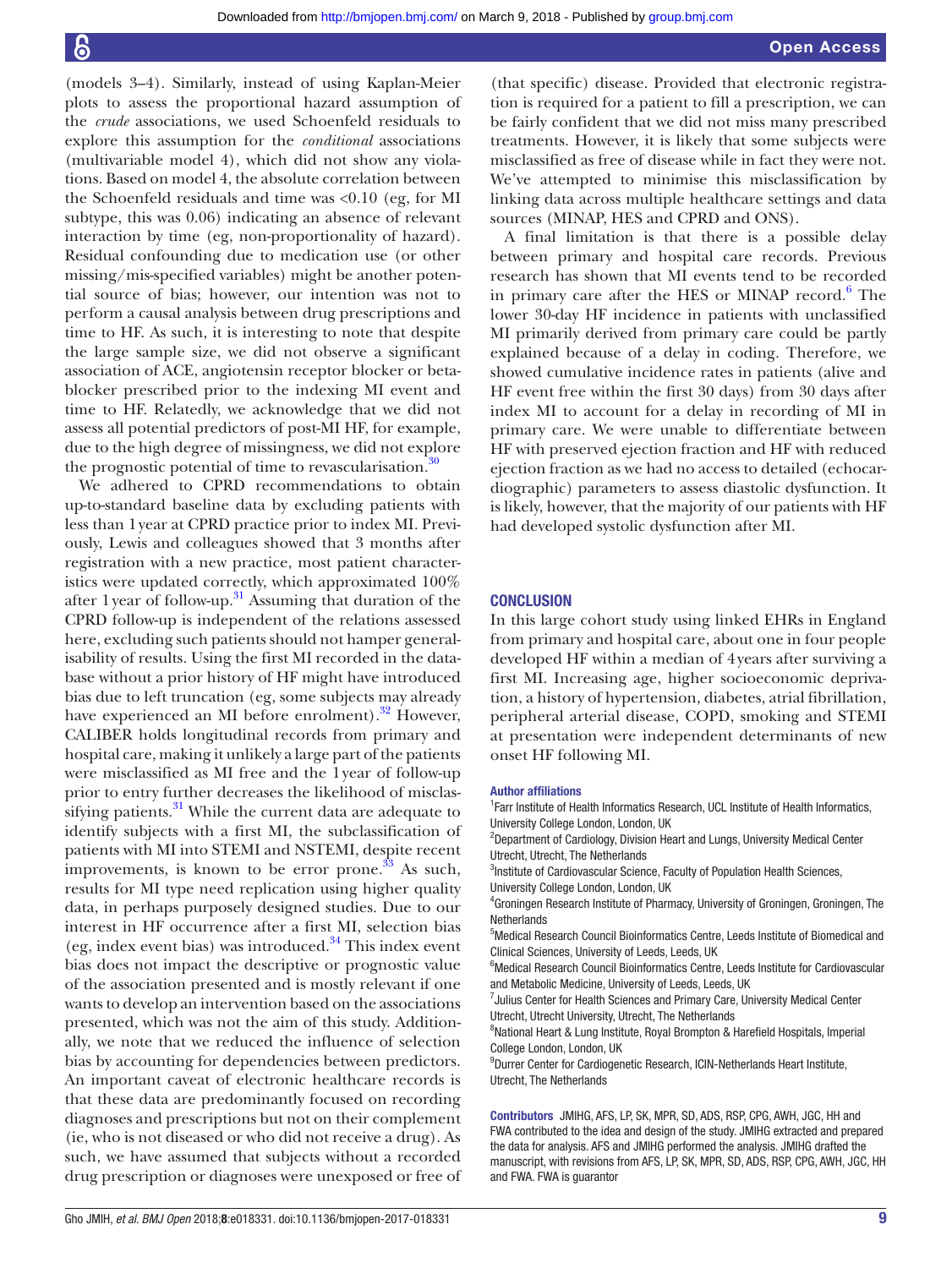Funding This study was supported by the National Institute for Health Research (RP-PG-0407-10314), the Wellcome Trust (086091/Z/08/Z), the Medical Research Council Prognosis Research Strategy Partnership (G0902393/99558) and the Farr Institute of Health Informatics Research, funded by the Medical Research Council (MR/K006584/1), in partnership with the Arthritis Research UK, the British Heart Foundation, the Cancer Research UK, the Economic and Social Research Council, the Engineering and Physical Sciences Research Council, the National Institute of Health Research, the National Institute for Social Care and Health Research (Welsh Assembly Government), the Chief Scientist Office (Scottish Government Health Directorates) and the Wellcome Trust. Part of this work is funded through the Innovative Medicines Initiative 2 Joint Undertaking under grant agreement no 116074, BigData@Heart. AFS is funded by UCLH NIHR Biomedical Research Centre and is a UCL Springboard Population Health Sciences Fellow. HH is an NIHR Senior Investigator and receives support from the NIHR University College Hospitals/ University College London Biomedical Research Centre. FWA is supported by a Dekker scholarship-Junior Staff Member 2014T001-Netherlands Heart Foundation and UCL Hospitals NIHR Biomedical Research Centre.

Competing interests None declared.

#### Patient consent Obtained.

Ethics approval CALIBER has received ethics approval (supplementary methods). This study is in compliance with the Declaration of Helsinki, was approved by the ISAC (Independent Scientific Advisory Committee) for MHRA Database Research (protocol no 14\_198R) and the MINAP Academic Group and is registered with ClinicalTrials.gov (NCT02384213).

Provenance and peer review Not commissioned; externally peer reviewed.

Data sharing statement Access to raw data can be requested from the CPRD [\(http://cprd.com\)](http://cprd.com).

Open Access This is an Open Access article distributed in accordance with the terms of the Creative Commons Attribution (CC BY 4.0) license, which permits others to distribute, remix, adapt and build upon this work, for commercial use, provided the original work is properly cited. See: [http://creativecommons.org/](http://creativecommons.org/licenses/by/4.0/) [licenses/by/4.0/](http://creativecommons.org/licenses/by/4.0/)

© Article author(s) (or their employer(s) unless otherwise stated in the text of the article) 2018. All rights reserved. No commercial use is permitted unless otherwise expressly granted.

#### **REFERENCES**

- <span id="page-9-0"></span>1. Torabi A, Cleland JG, Khan NK, *et al*. The timing of development and subsequent clinical course of heart failure after a myocardial infarction. *[Eur Heart J](http://dx.doi.org/10.1093/eurheartj/ehn096)* 2008;29:859–70.
- <span id="page-9-1"></span>2. Desta L, Jernberg T, Spaak J, *et al*. Risk and predictors of readmission for heart failure following a myocardial infarction between 2004 and 2013: A Swedish nationwide observational study. *[Int J Cardiol](http://dx.doi.org/10.1016/j.ijcard.2017.05.086)* 2017;248:221–6.
- <span id="page-9-2"></span>3. Gjesing A, Gislason GH, Køber L, *et al*. Nationwide trends in development of heart failure and mortality after first-time myocardial infarction 1997-2010: A Danish cohort study. *[Eur J Intern Med](http://dx.doi.org/10.1016/j.ejim.2014.08.009)* 2014;25:731–8.
- <span id="page-9-3"></span>4. Herrett E, Gallagher AM, Bhaskaran K, *et al*. Data Resource Profile: Clinical Practice Research Datalink (CPRD). *[Int J Epidemiol](http://dx.doi.org/10.1093/ije/dyv098)* 2015;44:827–36.
- <span id="page-9-4"></span>5. Denaxas SC, George J, Herrett E, *et al*. Data resource profile: cardiovascular disease research using linked bespoke studies and electronic health records (CALIBER). *[Int J Epidemiol](http://dx.doi.org/10.1093/ije/dys188)* 2012;41:1625–38.
- <span id="page-9-5"></span>6. Herrett E, Shah AD, Boggon R, *et al*. Completeness and diagnostic validity of recording acute myocardial infarction events in primary care, hospital care, disease registry, and national mortality records: cohort study. *[BMJ](http://dx.doi.org/10.1136/bmj.f2350)* 2013;346:f2350.
- <span id="page-9-6"></span>7. DCLG. The English Indices of Deprivation 2010. *Neighb Stat Release* 2011:1–20 [http://www.communities.gov.uk/publications/corporate/s](http://www.communities.gov.uk/publications/corporate/statistics/indices2010technicalreport) [tatistics/indices2010technicalreport](http://www.communities.gov.uk/publications/corporate/statistics/indices2010technicalreport)
- <span id="page-9-7"></span>8. Herrett E, Smeeth L, Walker L, *et al*. The Myocardial Ischaemia National Audit Project (MINAP). *[Heart](http://dx.doi.org/10.1136/hrt.2009.192328)* 2010;96:1264–7.
- <span id="page-9-8"></span>9. Morley KI, Wallace J, Denaxas SC, *et al*. Defining disease phenotypes using national linked electronic health records: a case study of atrial fibrillation. *[PLoS One](http://dx.doi.org/10.1371/journal.pone.0110900)* 2014;9:e110900.
- <span id="page-9-9"></span>10. Rapsomaniki E, Timmis A, George J, *et al*. Blood pressure and incidence of twelve cardiovascular diseases: lifetime risks, healthy

life-years lost, and age-specific associations in 1·25 million people. *[Lancet](http://dx.doi.org/10.1016/S0140-6736(14)60685-1)* 2014;383:1899–911.

- 11. Shah AD, Langenberg C, Rapsomaniki E, *et al*. Type 2 diabetes and incidence of cardiovascular diseases: a cohort study in 1·9 million people. *[Lancet Diabetes Endocrinol](http://dx.doi.org/10.1016/S2213-8587(14)70219-0)* 2015;3:105–13.
- <span id="page-9-10"></span>12. R Core Team. *R: A language and environment for statistical computing. R Foundation for Statistical Computing*. Vienna, Austria, 2017. <https://www.r-project.org/>
- <span id="page-9-11"></span>13. Marshall A, Altman DG, Holder RL, *et al*. Combining estimates of interest in prognostic modelling studies after multiple imputation: current practice and guidelines. *[BMC Med Res Methodol](http://dx.doi.org/10.1186/1471-2288-9-57)* 2009;9:9–57.
- <span id="page-9-12"></span>14. Satagopan JM, Ben-Porat L, Berwick M, *et al*. A note on competing risks in survival data analysis. *[Br J Cancer](http://dx.doi.org/10.1038/sj.bjc.6602102)* 2004;91:1229–35.
- 15. Gray B. cmprsk: subdistribution analysis of competing risks. 2014. <http://cran.r-project.org/package=cmprsk>
- <span id="page-9-13"></span>16. Schmidt AF, Groenwold RHH, Knol MJ, *et al*. Exploring interaction effects in small samples increases rates of false-positive and falsenegative findings: results from a systematic review and simulation study. *[J Clin Epidemiol](http://dx.doi.org/10.1016/j.jclinepi.2014.02.008)* 2014;67:821–9.
- <span id="page-9-14"></span>17. Ezekowitz JA, Kaul P, Bakal JA, *et al*. Declining in-hospital mortality and increasing heart failure incidence in elderly patients with first myocardial infarction. *[J Am Coll Cardiol](http://dx.doi.org/10.1016/j.jacc.2008.08.067)* 2009;53:13–20.
- <span id="page-9-15"></span>18. Velagaleti RS, Pencina MJ, Murabito JM, *et al*. Long-term trends in the incidence of heart failure after myocardial infarction. *[Circulation](http://dx.doi.org/10.1161/CIRCULATIONAHA.108.784215)* 2008;118:2057–62.
- <span id="page-9-16"></span>19. Hung J, Teng TH, Finn J, *et al*. Trends from 1996 to 2007 in incidence and mortality outcomes of heart failure after acute myocardial infarction: a population-based study of 20,812 patients with first acute myocardial infarction in Western Australia. *[J Am Heart Assoc](http://dx.doi.org/10.1161/JAHA.113.000172)* 2013;2:e000172.
- <span id="page-9-17"></span>20. Shafazand M, Rosengren A, Lappas G, *et al*. Decreasing trends in the incidence of heart failure after acute myocardial infarction from 1993-2004: a study of 175,216 patients with a first acute myocardial infarction in Sweden. *[Eur J Heart Fail](http://dx.doi.org/10.1093/eurjhf/hfq205)* 2011;13:135–41.
- <span id="page-9-18"></span>21. Torabi A, Cleland JG, Rigby AS, *et al*. Development and course of heart failure after a myocardial infarction in younger and older people. *[J Geriatr Cardiol](http://dx.doi.org/10.3969/j.issn.1671-5411.2014.01.002)* 2014;11:1–12.
- <span id="page-9-19"></span>22. McAlister FA, Murphy NF, Simpson CR, *et al*. Influence of socioeconomic deprivation on the primary care burden and treatment of patients with a diagnosis of heart failure in general practice in Scotland: population based study. *[BMJ](http://dx.doi.org/10.1136/bmj.38043.414074.EE)* 2004;328:1110.
- 23. Hawkins NM, Jhund PS, McMurray JJ, *et al*. Heart failure and socioeconomic status: accumulating evidence of inequality. *[Eur J](http://dx.doi.org/10.1093/eurjhf/hfr168)  [Heart Fail](http://dx.doi.org/10.1093/eurjhf/hfr168)* 2012;14:138–46.
- <span id="page-9-20"></span>24. Philbin EF, Dec GW, Jenkins PL, *et al*. Socioeconomic status as an independent risk factor for hospital readmission for heart failure. *[Am](http://dx.doi.org/10.1016/S0002-9149(01)01554-5)  [J Cardiol](http://dx.doi.org/10.1016/S0002-9149(01)01554-5)* 2001;87:1367–71.
- 25. Struthers AD, Anderson G, Donnan PT, *et al*. Social deprivation increases cardiac hospitalisations in chronic heart failure independent of disease severity and diuretic non-adherence. *[Heart](http://dx.doi.org/10.1136/heart.83.1.12)* 2000;83:12–16.
- 26. Pujades-Rodriguez M, Timmis A, Stogiannis D, *et al*. Socioeconomic deprivation and the incidence of 12 cardiovascular diseases in 1.9 million women and men: implications for risk prediction and prevention. *[PLoS One](http://dx.doi.org/10.1371/journal.pone.0104671)* 2014;9:e104671.
- <span id="page-9-21"></span>27. Mann RD, Andrews EB. *Pharmacovigilance*. 2nd Edn, 2007.
- Walley T, Mantgani A. The UK General Practice Research Database. *[Lancet](http://dx.doi.org/10.1016/S0140-6736(97)04248-7)* 1997;350:1097–9.
- <span id="page-9-22"></span>29. Chung SC, Gedeborg R, Nicholas O, *et al*. Acute myocardial infarction: a comparison of short-term survival in national outcome registries in Sweden and the UK. *[Lancet](http://dx.doi.org/10.1016/S0140-6736(13)62070-X)* 2014;383:1305–12.
- <span id="page-9-23"></span>30. Stone GW, Selker HP, Thiele H, *et al*. Relationship between infarct size and outcomes following primary PCI: patient-level analysis from 10 randomized trials. *[J Am Coll Cardiol](http://dx.doi.org/10.1016/j.jacc.2016.01.069)* 2016;67:1674–83.
- <span id="page-9-24"></span>31. Lewis JD, Bilker WB, Weinstein RB, *et al*. The relationship between time since registration and measured incidence rates in the General Practice Research Database. *[Pharmacoepidemiol Drug Saf](http://dx.doi.org/10.1002/pds.1115)* 2005;14:443–51.
- <span id="page-9-25"></span>32. Hazelbag CM, Klungel OH, van Staa TP, *et al*. Left truncation results in substantial bias of the relation between time-dependent exposures and adverse events. *[Ann Epidemiol](http://dx.doi.org/10.1016/j.annepidem.2015.03.019)* 2015;25:590–6.
- <span id="page-9-26"></span>33. Alexandrescu R, Bottle A, Jarman B, *et al*. Current ICD10 codes are insufficient to clearly distinguish acute myocardial infarction type: a descriptive study. *[BMC Health Serv Res](http://dx.doi.org/10.1186/1472-6963-13-468)* 2013;13:468.
- <span id="page-9-27"></span>34. Dahabreh IJ, Kent DM. Index event bias as an explanation for the paradoxes of recurrence risk research. *[JAMA](http://dx.doi.org/10.1001/jama.2011.163)* 2011;305:822–3.